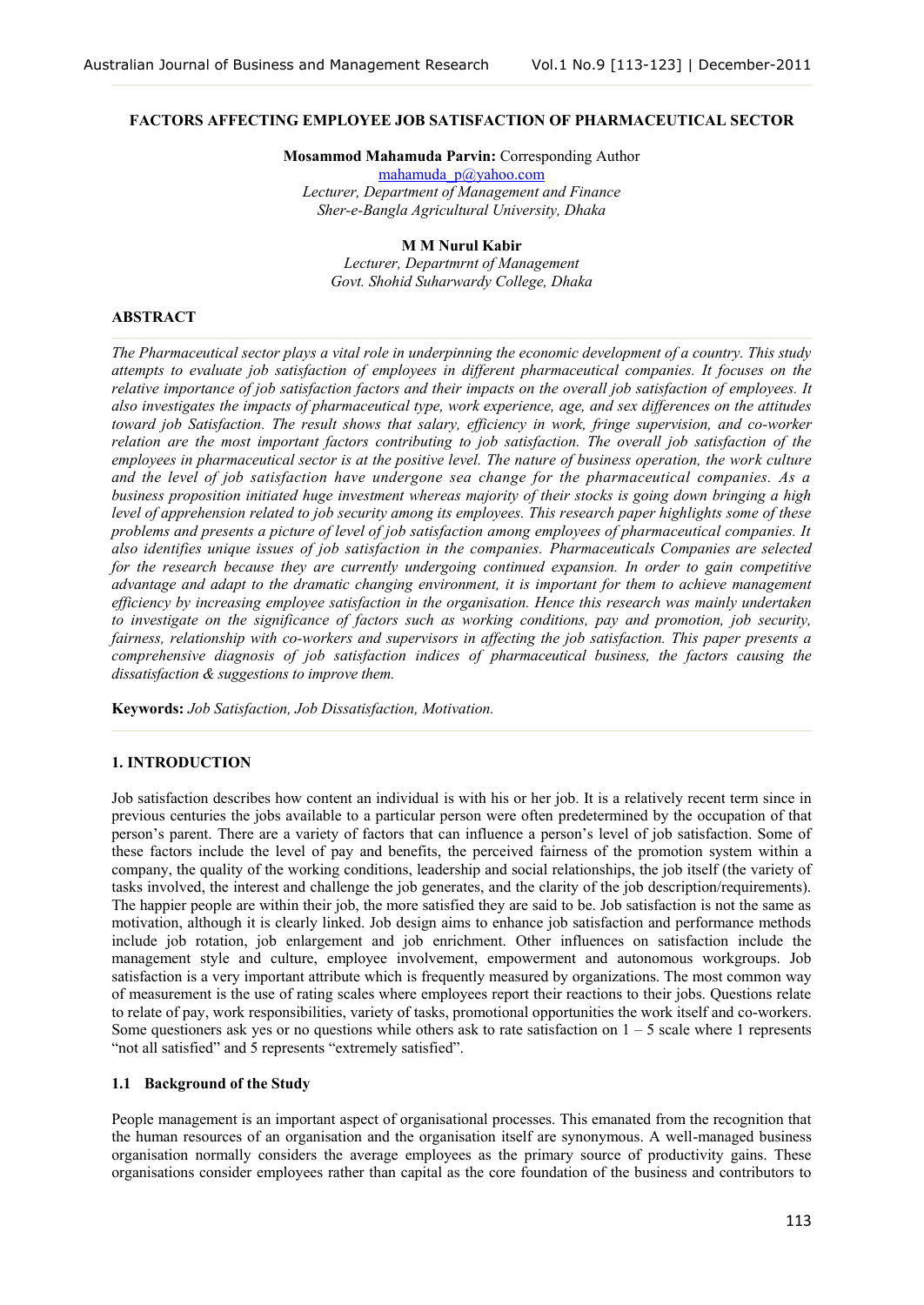firm development. To ensure the achievement of firm goals, the organisation creates an atmosphere of commitment and cooperation for its employees through policies that facilitate employee satisfaction. Satisfaction of human resource finds close links to highly motivated employees. Motivated employees then develop loyalty or commitment to the firm resulting to greater productivity and lower turnover rates.

However, even with the widespread recognition of the importance of facilitating the relationship between job satisfaction and motivation in facilitating organizational commitment, there are varying perspectives on the means of doing this. The earliest strategy is to use wage increases to link job satisfaction and motivation to organizational commitment (Hill & Wiens-Tuers 2002). With the recognition that this is not enough to bring about motivation expressed in job satisfaction, other perspectives emerged giving particular importance to the training and skills development of employees (Woodruffe 2000) applied through the underlying principle of continuous organisational learning. Since this covers only an aspect of human resource management, a holistic approach emerged that targets the development of a certain quality of employment life (Champion-Hughes 2001) that covers fair wages, benefits, other employment conditions, and career development to support the facilitation of motivation and job satisfaction directed towards organisational commitment.

This means that achieving motivation and job satisfaction to develop organizational commitment is not simple or easy and works according to the context of individual firms. Although, there are best practices within industries, it is up to the individual organisations to determine which human resource strategies meet its needs and objectives. To determine the manner that individual industries develop and achieve organizational commitment through job satisfaction and motivation, the study will investigate in-depth the human resource strategies of Incepta Pharmaceuticals Limited, Apex Pharma & Beximco Pharmaceuticals Limited.

# **1.2 Objective of the study**

The objective of the study is as follows:

- To assess the satisfaction level of employees in Pharmaceutical industry
- To identify the factors which influence the job satisfaction of employees
- To identify the factor which improves the satisfaction level of employees

### **1.3 Scope of the study**

This study emphasis in the following scope:

- To identify the employees level of satisfaction upon that job.
- This study is helpful to that organization for conducting further research.
- It is helpful to identify the employer's level of satisfaction towards welfare measure.
- This study is helpful to the organization for identifying the area of dissatisfaction of job of the employees.
- This study helps to make a managerial decision to the company.

### **1.3 Limitations of the study**

- The survey is subjected to the bias and prejudices of the respondents. Hence 100% accuracy can't be assured.
- The researcher was carried out in a short span of time, where in the researcher could not widen the study.
- The study could not be generalized due to the fact that researcher adapted personal interview method.

## **1.4 Methodology**

A descriptive research design with survey method is applied in the study. The researcher has used both the primary and the secondary data for the purpose of this study. Secondary data were collected from available books, publications, research studies, articles and websites.

A closed-ended interview-schedule was designed to collect primary data. Incepta, Beximco & Apex Pharma are selected to collect primary data and the researcher visited each pharmaceutical to talk informally with pharmaceutical officials for collecting information regarding job satisfaction. After collecting all necessary data, data have been analyzed and tabulated descriptively. And, this tabulated information used to measure perceived satisfaction and dissatisfaction level of the employees. To measure the satisfaction level a 5 point scale has been used which is denoted by 1=SD, 2=D, 3=N, 4=A, and 5=SA.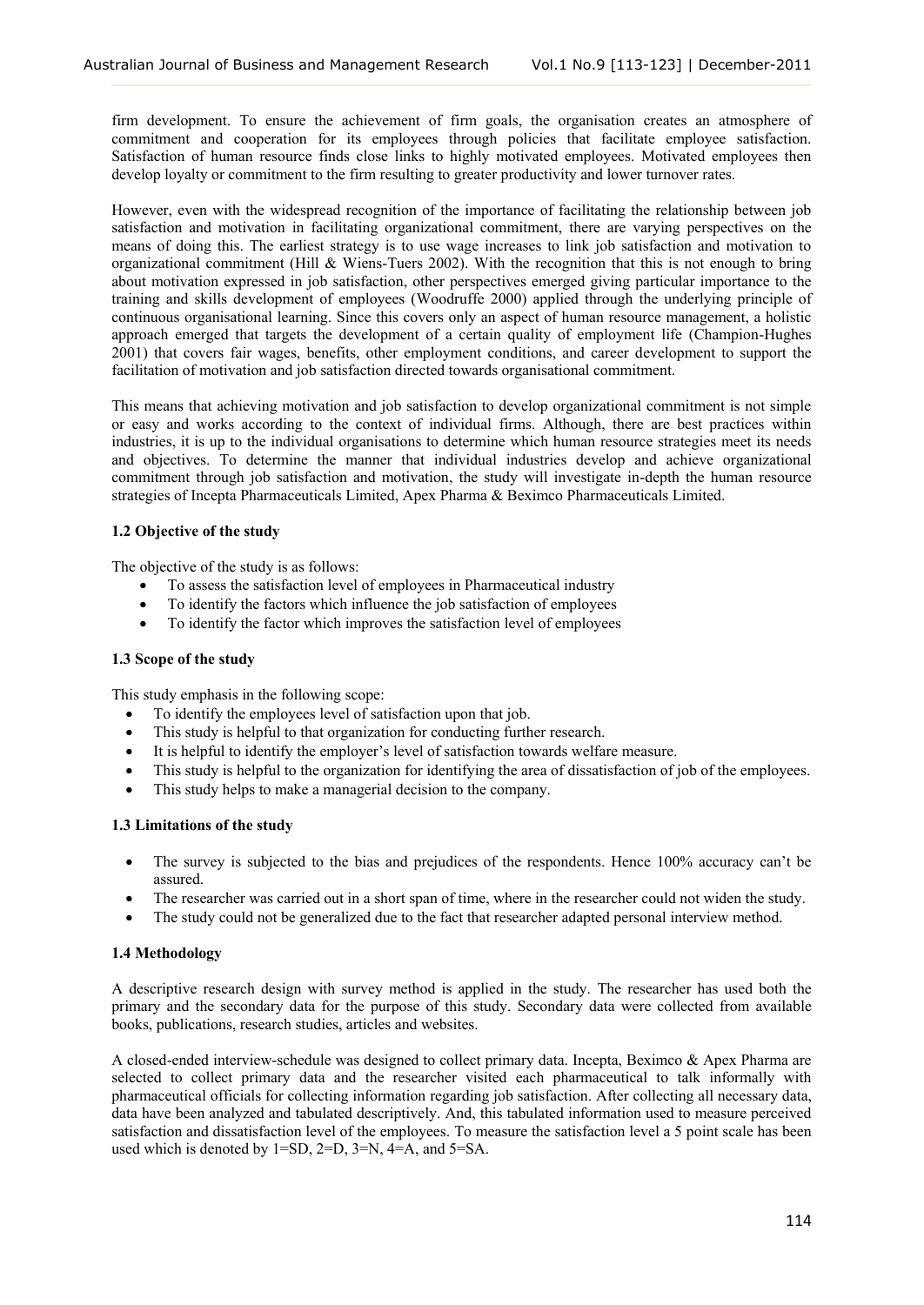## **2. REVIEW OF LITERATURE**

The study of job satisfaction is a topic of wide interest to both people who work in organizations and people who study them. Job satisfaction has been closely related with many organizational phenomena such as motivation, performance, leadership, attitude, conflict, moral etc. Researchers have attempted to identify the various components of job satisfaction, measure the relative importance of each component of job satisfaction and examine what effects these components have on employees' productivity.

Spector (1997) refers to job satisfaction in terms of how people feel about their jobs and different aspects of their jobs. Ellickson and Logsdon (2002) support this view by defining job satisfaction as the extent to which employees like their work. Schermerhorn (1993) defines job satisfaction as an affective or emotional response towards various aspects of an employee's work. C.R.Reilly(1991) defines job satisfaction as the feeling that a worker has about his job or a general attitude towards work or a job and it is influenced by the perception of one's job. J.P. Wanous and E.E. Lawler (1972) refers job satisfaction is the sum of job facet satisfaction across all facets of a job. Abraham Maslow(1954) suggested that human needa from a five-level hierarchy ranging from physiological needs, safety, belongingess and love, esteem to self-actualization. Based on Maslow's theory, job satisfaction has been approached by some researchers from the perspective of need fulfillment (Kuhlen, 1963; Worf, 1970; Conrad et al., 1985)

Job satisfaction and dissatisfaction not only depends on the nature of the job, it also depend on the expectation what's the job supply to an employee (Hussami, 2008). Lower convenience costs, higher organizational and social and intrinsic reward will increase job satisfaction (Mulinge and Mullier, 1998; Willem et al., 2007). Job satisfaction is complex phenomenon with multi facets (Fisher and Locke, 1992; Xie and Johns, 2000); it is influenced by the factors like salary, working environment, autonomy, communication, and organizational commitment (Lane, Esser, Holte and Anne, 2010; Vidal, Valle and Aragón, 2007; Fisher and Locke, 1992; Xie and Johns, 2000).

Different people interpret compensation differently. In this paper compensation, reward, recognition, and wages are terms used in different situations (Zobal, 1998). The compensation is defined by American Association is "cash and non-cash remuneration provided by the employer for services rendered" (ACA, p. 9). Salary was found to be the prime factor for the motivation and job satisfaction of salaried employees of the automobile industry from the results of the survey by Kathawala, Moore and Elmuti (1990). The survey tried to asses the various job characteristics and the way the employees ranked them as motivators and satisfiers. The results showed that compensation was ranked as the number one job element for job satisfaction and increase in salary for performance was ranked as the number one job element for motivation. Compensation is very valuable tool for retention and turnover. It is also a motivator for an employee in commitment with the organization which in result enhances attraction and retention (Zobal, 1998; Moncarz et al., 2009; Chiu et al., 2002). It also works as communicator when it is given to employee against his services which shows how much an employee is valuable for its organization (Zobal, 1998).

The mentoring is used for development-orientation (Scandura and Williams, 2004). When a supervisor provides mentoring, the relationship affects the protégés skill development and intentions to remain with the employer (McManus and Russell, 1997). On the other hand non-supervisory mentor may increase mentee's confidence by providing access to outside organization (Scanduraa and Williams, 2004). The immediate supervisor support is vey important in organizational change. Although the support of supervisor is not very crucial in satisfaction but it has positive impact on satisfaction (Griffin, Patterson and West, 2001). According to Chakrabarty, Oubre, and Brown (2008) "perhaps the finest way in which supervisors can portray himself as a role model is to personally demonstrate proper techniques so that employee could understand how job should be done." J.D. Politis (2001) has examined the roles played by leadership in the process of knowledge acquisition and a survey was carried out on 227 persons who have been engaged in knowledge acquisition activities to examine the relationship between leadership styles and knowledge acquisition attributes. The results showed that the leadership styles that involve human interaction and encourage participative decision-making are related positively to the skills essential knowledge acquisition.

According to the study conducted by Friedlander and Margulies (1969), it was discovered that management & friendly staff relationships contribute to the level of job satisfaction. However, this result contradicts with view of Herzberg (1966) who supported the view that supervision is irrelevant to the level of job satisfaction. According to Frame (2004) work conditions are defined as an employee's work place, work instruments, the work itself, organization policy, and organizational rules. Arnold and Feldman (1996), promoted factors such as temperature, lighting, ventilation, hygiene, noise, working hours, and resources as part of working conditions.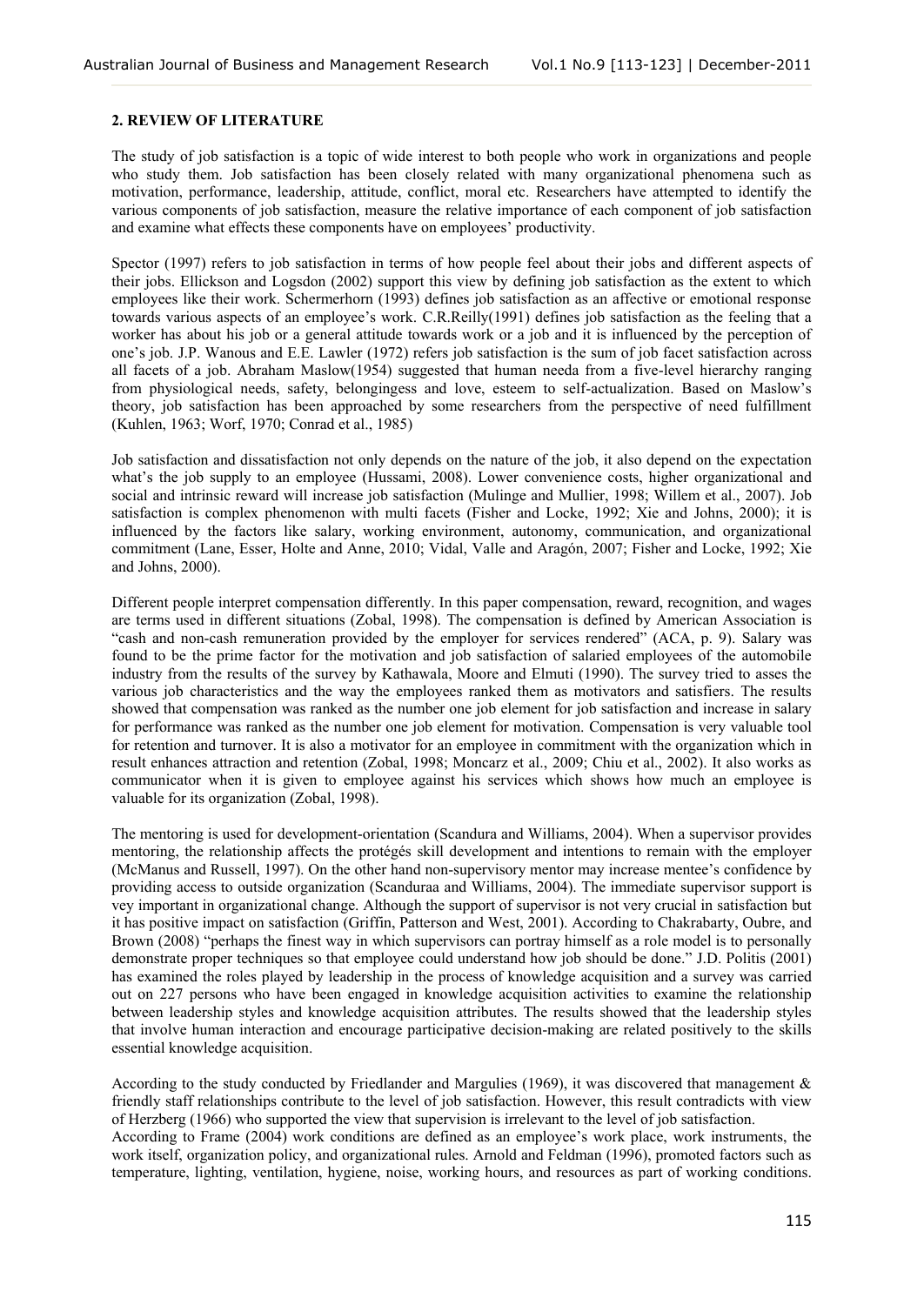The worker would rather desire working conditions that will result in greater physical comfort and convenience. The absence of such working conditions, amongst other things, can impact poorly on the worker's mental and physical well-being (Baron and Greenberg, 2003). Robbins (2001) advocates that working conditions will influence job satisfaction, as employees are concerned with a comfortable physical work environment. In turn this will render a more positive level of job satisfaction. Arnold and Feldman (1996) shows that factors such as temperature, lighting, ventilation, hygiene, noise, working hours, and resources are all part of working conditions. Employees may feel that poor working conditions will only provoke negative performance, since their jobs are mentally and physically demanding.

According to James Brown (2007), he defines fairness as equal treatment, receiving the same services and benefits as other people. Fairness means different things to different people, and our view of whether or not something is fair often depends on the circumstances (Klesh, J. 1979). Competent employees are essential to the success of any organization. An important factor driving satisfaction in the service environment is service quality. One school of thought refers to service quality as a global assessment about a service category or a particular organization (PZB, 1988). Recently, it has been argued that satisfaction is generally viewed as a broader concept and service quality is a component of satisfaction (Zeithaml & Bitner, 2003). This is because satisfaction derives from various sources, such as service encounter satisfaction and overall satisfaction. In other words, a little satisfaction from each service encounter leads to overall satisfaction with the service. Various studies discussed shows that job satisfaction has been studied with relevance to co-worker behavior supervisor behavior, pay and promotion, organizational factors and other work related factors. In some studies the employees were highly satisfied or otherwise. The aim of this study is to determine the factors affecting employee job satisfaction in pharmaceuticals Companies.

## **3. PHARMACEUTICAL INDUSTRY IN BANGLADESH**

In Bangladesh the pharmaceutical industry comprises of about 286 large and small companies. According to BPI of December 2002, the market status of the industry is as follows. The market size is approximately Taka 55 Billion with a growth rate of approximately 16.8%. Domestic companies are currently dominating the pharmaceutical market. The local companies control about 78% of the total market.

| Table 1: Pharmaceutical sector growth rate |                    |  |  |  |
|--------------------------------------------|--------------------|--|--|--|
| <u>Year</u>                                | <b>Growth Rate</b> |  |  |  |
| 2001                                       | 22.46%             |  |  |  |
| 2002                                       | 10.18%             |  |  |  |
| 2003                                       | 5.90%              |  |  |  |
| 2004                                       | 8.60%              |  |  |  |
| 2005                                       | 17.50%             |  |  |  |
| 2006                                       | 4.08%              |  |  |  |
| 2007                                       | 15.80%             |  |  |  |
| 2008                                       | 6.91%              |  |  |  |
| 2009                                       | 16.80%             |  |  |  |

*Source: Bangladesh Association of Pharmaceutical Industries (BAPI)*

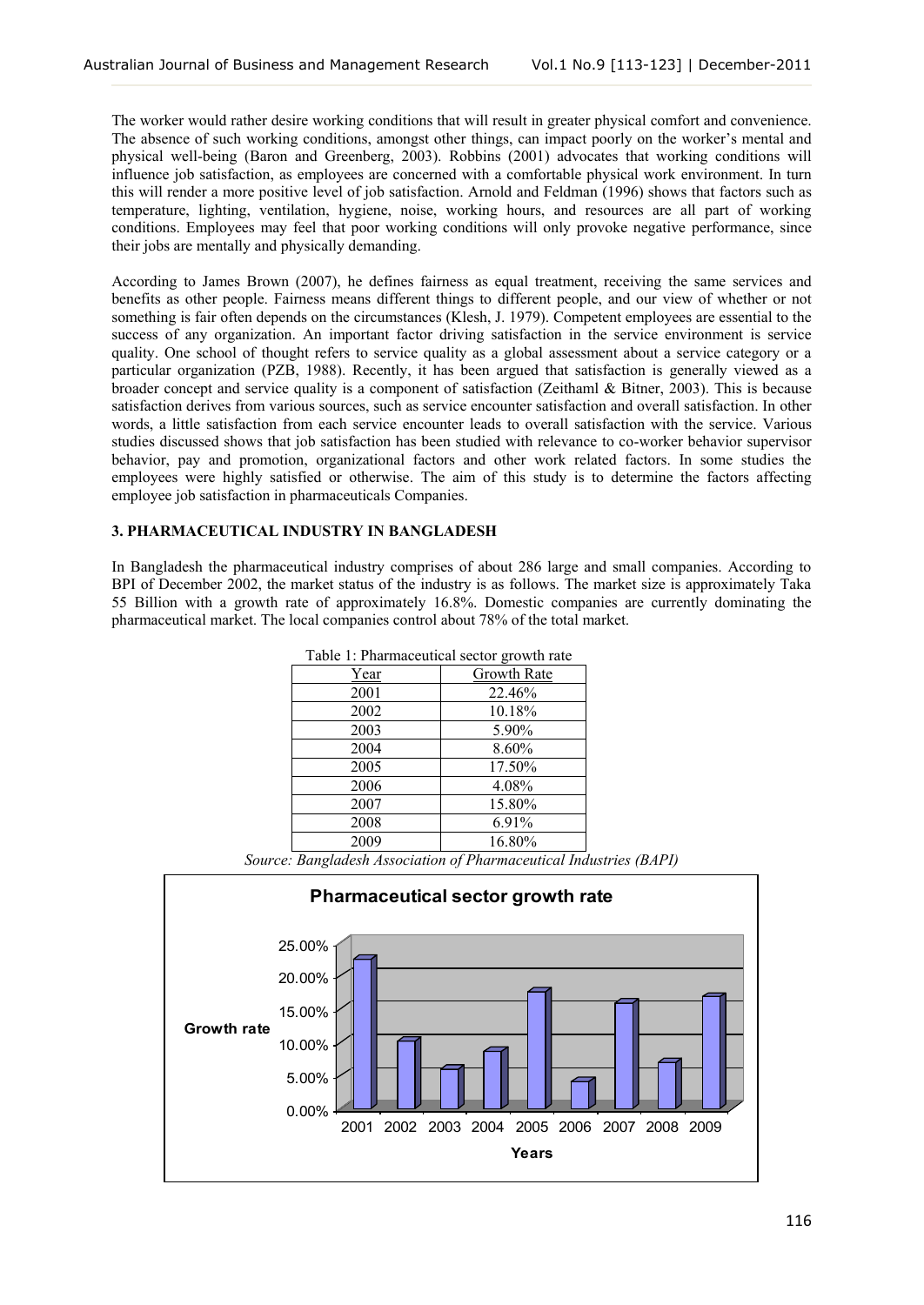## **4. ANALYSIS AND INTERPRETATION**

The data after collection is to be processed and analyzed in accordance with the outline and down for the purpose at the time of developing research plan. Technically speaking, processing implies editing, coding, classification and tabulation of collected data so that they are amenable to analysis. The term analysis refers to the computation of certain measures along with searching for pattern groups. Thus in the process of analysis, relationship or difference should be subjected to statistical tests of significance to determine with what validity data can be said to indicate any conclusions.

The analysis of data in a general way involves a number of closely related operations, which are performed with the purpose of summarizing the collected data and organizing them in such a manner that they answer the research questions. In this study the researcher followed above process carefully and it is presented in this chapter

# **4.1 Findings**

This section will try to highlight and discuss the results and the findings based on the analysis done on the data collected from respondents. This research focuses on the factors affecting employee job satisfaction in selected pharmaceuticals company. The discussion then will try to accomplish all the objectives of the study. In this instance, for simplicity of analysis and findings, this part focuses on the levels of employee job satisfaction in Pharmaceuticals Company and discussion. Pharmaceuticals company survey responses are the frequencies that simply refer to the number of times various subcategories of certain factors occur (in this study, the demographic factors) from which the percentage and the cumulative percentage of their occurrence can be easily calculated. The descriptive statistics will present the feel of the data that gives preliminary ideas how good the scales are, how well the coding and entering of data has been done, and the central tendency of the research variables.

# **4.2 Employees Job Satisfaction in Pharmaceuticals Company**

This part discusses the respondents' overall perception of employee job satisfaction in Pharmaceuticals Company and sub-dimensions such as pay and promotion, job security, work conditions, fairness and relationship with co-workers and management. The findings are presented in frequencies and percentages.

## **4.2.1 Employee Satisfaction in Pharmaceuticals Company**

| Table 2. Overall level of employee sausfaction in Pharmaceutical Companies |          |  |  |  |
|----------------------------------------------------------------------------|----------|--|--|--|
| Factors influencing job satisfaction                                       | Mean     |  |  |  |
| <b>Working Condition</b>                                                   | 62%      |  |  |  |
| Pay and Promotion                                                          | $60.4\%$ |  |  |  |
| Fairness                                                                   | 60.4%    |  |  |  |
| <b>Job Security</b>                                                        | 61%      |  |  |  |
| <b>Relation with Co-workers</b>                                            | 66%      |  |  |  |
| <b>Relation with Supervisor</b>                                            | 56.2%    |  |  |  |
| Average                                                                    | 61%      |  |  |  |

Table 2: Overall level of employee satisfaction in Pharmaceutical Companies

In terms of working conditions, pay and promotion, job security and relationship with co-workers the study found that the level of employee job satisfaction is "neither happy nor unhappy" and in terms of relationship with immediate supervisor the level of employee job satisfaction is "somewhat unhappy". Overall level of employee satisfaction in pharmaceutical companies, the study found that the average mean is 61%, so the overall level of employee job satisfaction is "neither happy nor unhappy".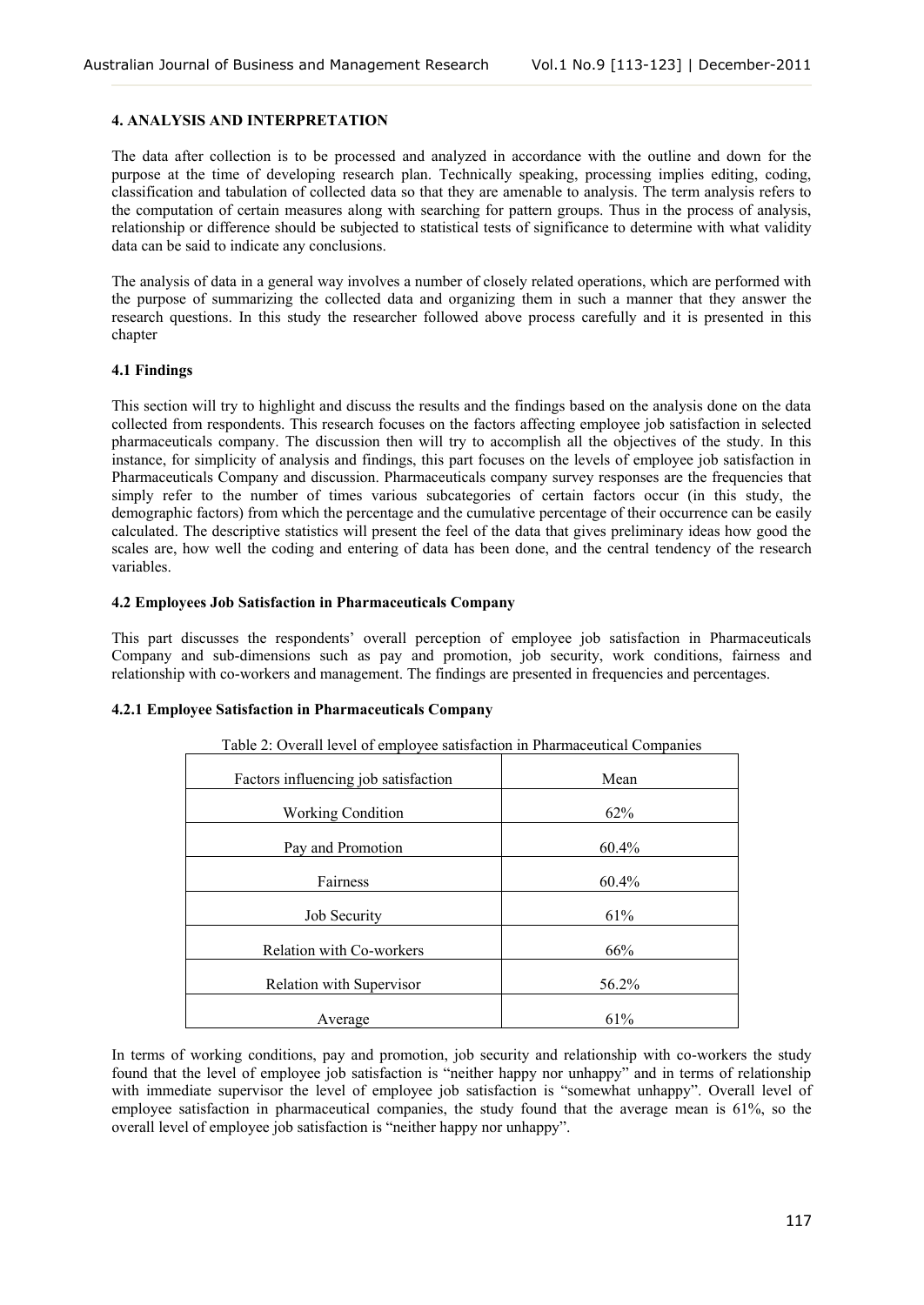

#### **Factors influencing job satisfaction of pharmaceutical companies**

## **4.3 Descriptive Statics 4.3.1 Level on work conditions.**

In terms of level on work conditions in pharmaceuticals companies, the study found that 44 respondent's perceived atmosphere to be "Neutral". About 29 respondents perceived the work conditions to be "happy", while 15 respondents perceived work conditions as "unhappy" .A few, 7 respondents rated the work conditions as "very unhappy" and "very happy" 5. At last, the mean score is 3.01, so the work conditions are "neither happy nor unhappy". Looking at the mean score of 3.10, we can see that work conditions influence job satisfaction in pharmaceuticals companies. (See, Appendix-02)

# **4.3.2 Level on Pay and Promotion**

In terms of level on pay back in pharmaceuticals companies, the study found that 49 respondents perceived pay and promotion to be "neither happy or unhappy", 21 of the respondents perceived the pay and promotion to be "somewhat happy "and 21 respondents perceived pay and promotion to be "somewhat unhappy". Only a few 4 and 5 of the respondents rated the pay and promotion as "very unhappy" and "very happy". At last, the mean score is 3.02, so the pay and promotion is "somewhat unhappy". According to a mean score of 3.02, we can see that pay and promotion influences job satisfaction in pharmaceuticals companies. (See, Appendix-03)

#### **4.3.3 Level on Fairness**

In terms of level about fairness in pharmaceuticals companies, the study found that 51 respondents perceived fairness to be "neither happy nor unhappy", 24 respondents perceived the fairness to be "somewhat happy", while 16 respondents perceived fairness as "somewhat unhappy". A few 6 respondents rated the fairness as "very unhappy" and 3 respondents are "very happy". Finally, the mean score is 3.02, so the fairness is "neither happy nor unhappy". According to the mean score of 3.02, we can see that fairness influences job satisfaction in pharmaceuticals companies. (See, Appendix-04)

#### **4.3.4 Level on Job Security**

In terms of level on job security in pharmaceuticals companies, the study found that 50 respondents perceived job security in pharmaceuticals companies to be "neither happy nor unhappy", 24 respondents perceived job security in pharmaceuticals companies to be "somewhat happy", while 17 respondents perceived job security in pharmaceuticals companies as "somewhat unhappy". 5 respondents rated job security as "very unhappy" and 4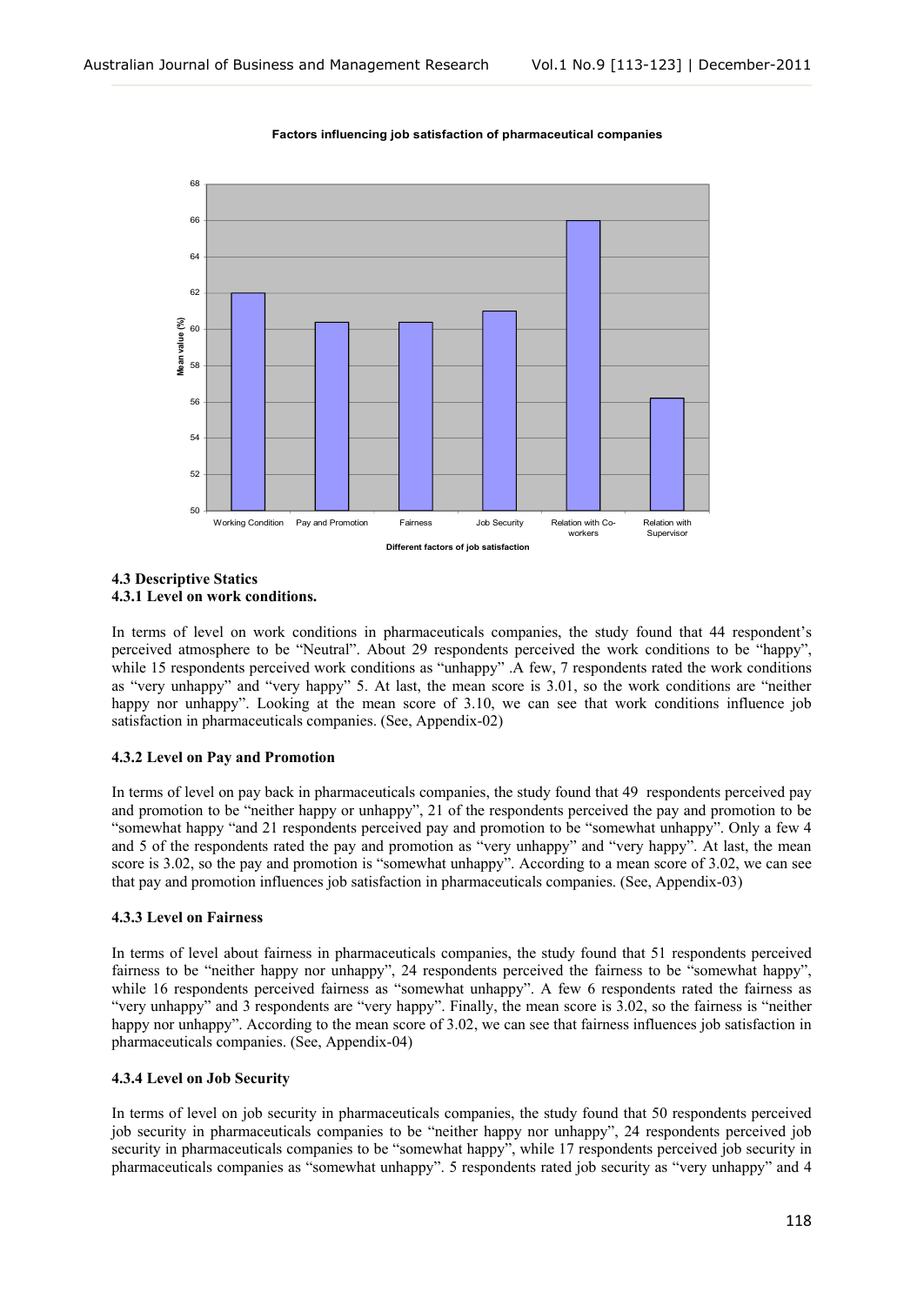respondents were "very happy". Finally, the mean score is 3.08, so job security in pharmaceuticals companies is "neither happy nor unhappy". According to the mean score of 3.05, we can see that job security influences job satisfaction in pharmaceuticals companies. (See, Appendix-05)

### **4.3.5 Level on Relationship with co-workers**

In terms of level on relationship with co-workers in pharmaceuticals companies, the study found that 42 respondents perceived relationship with co-workers to be "neither happy or unhappy", 25 respondents perceived the relationship with co-workers to be "somewhat happy "and 19 respondents "somewhat unhappy". Only 1 respondent rated the relationship with co-workers "very unhappy" and 13 respondents were "very happy". At last, the mean score is 3.30, so the relationship with co-workers is "somewhat unhappy". According to a mean score of 3.30, we can see that relationship with co-workers influences job satisfaction in pharmaceuticals companies. (See, Appendix-06)

## **4.3.6 Level on Relationship with immediate supervisor**

In terms of level on relationship with immediate supervisor in pharmaceuticals companies, the study found that 49 respondents perceived relationship with immediate supervisor in pharmaceuticals companies to be "neither happy or unhappy" 14 respondents perceived relationship with immediate supervisor as in pharmaceuticals companies to be "somewhat happy", while 25 respondents perceived relationship with immediate supervisor in pharmaceuticals companies as "somewhat unhappy". 8 respondents rated relationship with immediate supervisor as "very unhappy" and 4 rated it as "very happy". Finally, the mean score is 2.81, so relationship with immediate supervisor in pharmaceuticals companies is "somewhat unhappy". According to the mean score of 2.81, we can see that relationship with immediate supervisor influences job satisfaction in pharmaceuticals companies. (See, Appendix-07)

## **4.4 Conclusion**

Employee job satisfaction can improve service quality and increase employee satisfaction. In this circumstance, policy makers and managers have turned their attention to provide different kinds of facilities to their employees in order to satisfy their employees. This study tested factors affecting job satisfaction for pharmaceuticals companies. The results suggest that the factors had satisfactorily explained job satisfaction and that the policy makers and managers should focus on the factors that affect employee job satisfaction, if they want to enhance their businesses. Based on the results for the standardized values, we are able to see that work conditions, fairness, promotion, and pay, are key factors affecting pharmaceuticals companies employees' job satisfaction. Money is a good motivator, actually all employees' work for money, employees need the money, a good salary and good compensations are key factors in satisfying the employee. We can increase the employee salary and compensation to motivate the employee, the good pay back can be one of the key factors affecting job satisfaction, also in this way one can increase the service quality and organizational performance. The factor of work conditions is also proven to have significant influence over the pharmaceuticals companies. The physical design of the place does have certain impacts on job satisfaction. Because the work conditions in the pharmaceuticals companies include the employee relationships and work environment, all these factors relate to employee job satisfaction. A good work environment and good work conditions can increase employee job satisfaction and the employees will try to give their best which can increase the employee work performance. The importance and the need is therefore describing or defining the physical environment by identifying those elements or dimensions that make up the physical environment. Therefore, in the questionnaires several elements have been defined such as cleanliness, lighting, noise, and furniture arrangements. These elements are the determinant of whether it affects employee's satisfaction. In pharmaceuticals companies, the employees hope they all receive equal treatment with respect to pay or promotion. If pharmaceuticals companies create a fair competitive environment, like fair treatment, fair compensation, fair work hours, these will improve employee job attitudes; fairness can also motivate employees to be hard working. After this consideration, we can see that fairness can increase employee job satisfaction; satisfied employees offer good services for the organization. This can increase organizational performance, so fairness is a key factor affecting job satisfaction in pharmaceuticals companies. In pharmaceuticals companies job security as an aspect of job satisfaction was more important to male employees than to female employees. Employees from medium- and large-staff-sized organizations, compared with those from small staff-sized organizations, were more likely to cite job security as a very important contributor to their job satisfaction.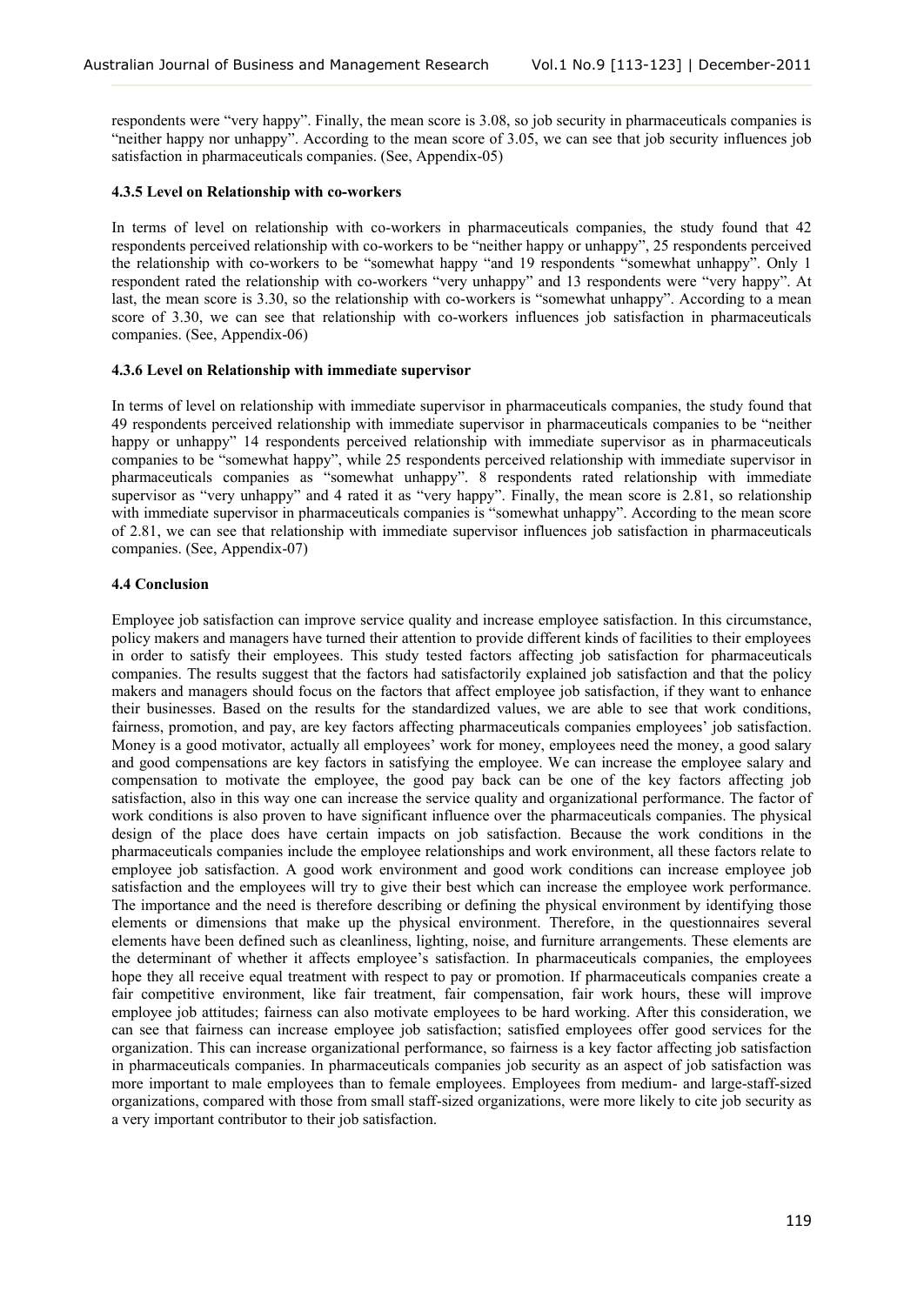### **4.5 Recommendation**

Opportunities for future study have emerged as a result of this study. In addition to overcoming the limitations of data gathering, additional research is needed to observe the relationships between job satisfaction and work conditions, pay and promotion, fairness, job security, relationship with supervisor and co-workers. The limitations have contributed to the lack of arriving at many strongly statistically proven findings and conclusions. For future research the following suggestions should be considered:

1) It is suggested that for future research a proportionate stratified random sample be used to compare several public sector institutions using a larger sample.

2) The research is needed to further investigate the potential relationships and affects these variables and other extraneous variables, such as role ambiguity, job level, contingent rewards and co-work have on job satisfaction.

3) Qualitative investigators must conduct research regarding the job satisfaction of pharmaceuticals companies. This research method will provide a different perspective of employees, job satisfaction and contribute a more in-depth understanding of how employees view their job.

Based on this study, and analysis of factors affecting pharmaceuticals companies' employee's job satisfaction, this paper makes the following recommendations to the policy makers and managers of the pharmaceuticals companies:

1) Create favorable work conditions for the company. Guide the employee to communicate effectively, build a good interpersonal environment within the company, in order to create good work conditions.

2) To improve the pay treatment of pharmaceuticals companies employees. Pharmaceuticals companies should improve the overall salary packages of employees; on the other hand, two shifts or three shifts is a way to reduce the workload of employees.

3) To improve fairness in pharmaceuticals companies, create a scientific performance appraisal system in the organization. Utilize the other developed countries' scientific performance systems, and use these systems to evaluate employee work performance and evaluate employee service quality.

4) Ensure rightsizing strategy within the organization where have shortage of employees and train-up them appropriately for future positions.

# **REFERENCES**

- 1. A.H. Maslow (1954) Motivation and Personality. New York: Harper & Row.
- 2. AL-Hussami M (2008). A Study of nurses' job satisfaction: The relationship to organizational commitment, perceived organizational support, transactional leadership, transformational leadership, and level of education. Eur. J. Sci. Res., 22(2): 286-295.
- 3. Arnolds, C.A., & Boshoff, C. (2001). The challenge of motivating top management: A need satisfaction perspective [Electronic version]. Journal of Industrial Psychology, 27(1), 39-42.
- 4. Chiu KR, Luk VW, Tang TL (2002). Retaining and motivating employees, Compensation preferences in Hong Kong and China. Personnel Rev., 31(4): 402-431.
- 5. Chakrabarty S, Oubre DT, Brown G (2008). The impact of supervisory adaptive selling and supervisory feedback on salesperson performance. Ind. Mark. Manage., 37: 447-454.
- 6. C.R.Reilly(1991) Organizational Behavior. Annual Review of Psychology, pp. 427- 458
- 7. E. A Locke (1980)The Nature and Causes of Job Satisfaction. M.D Dunnette (Ed.), Handbook of Industrial and Organizational Psychology, Chicago, Rand McNally. pp.1297-1349
- 8. Ellickson. M.C., & Logsdon, K. (2002). Determinants of job satisfaction of municipal government employees [Electronic version]. Public Personnel Management, 31(3), 343-358.
- 9. F. Friedlander, and N. Margulies (1969) Multiple Impacts of Organization Climate and Individual Values System upon Job Satisfaction,Personnel Psychology. 22, pp. 177-183.
- 10. F. Herzberg (1966) Work and the Nature of Man. Staple Press. London.
- 11. Greenberg, J., & Baron, R. A. (1993). *Behavior in organizations* (4th ed.). Needham
- 12. Heights, MA: Allyn and Bacon.
- 13. Greenberg, J., & Baron, R. A. (1995). *Behavior in organizations* (5th ed.). Needham
- 14. Heights, MA: Allyn and Bacon.
- 15. Griffin MA, Patterson MG, West MA (2001). Job satisfaction and team work: the role of supervisor support. J. Organ. Behav., 22: 537-550.
- 16. Herzberg F, Mausner B, Snyderman BB (1959). The motivation to work. New York Wiley. pp. 157.
- 17. J.D. Politis (2001) The relationship of various Leadership Styles to Knowledge Management. Leadership and Organization Development Journal, 22(8), p.354-64.
- 18. J.P. Wanous and E.E. Lawler (1972) Measurement and Meaning of Job Satisfaction. Journal of Applied Psychology, pp95-105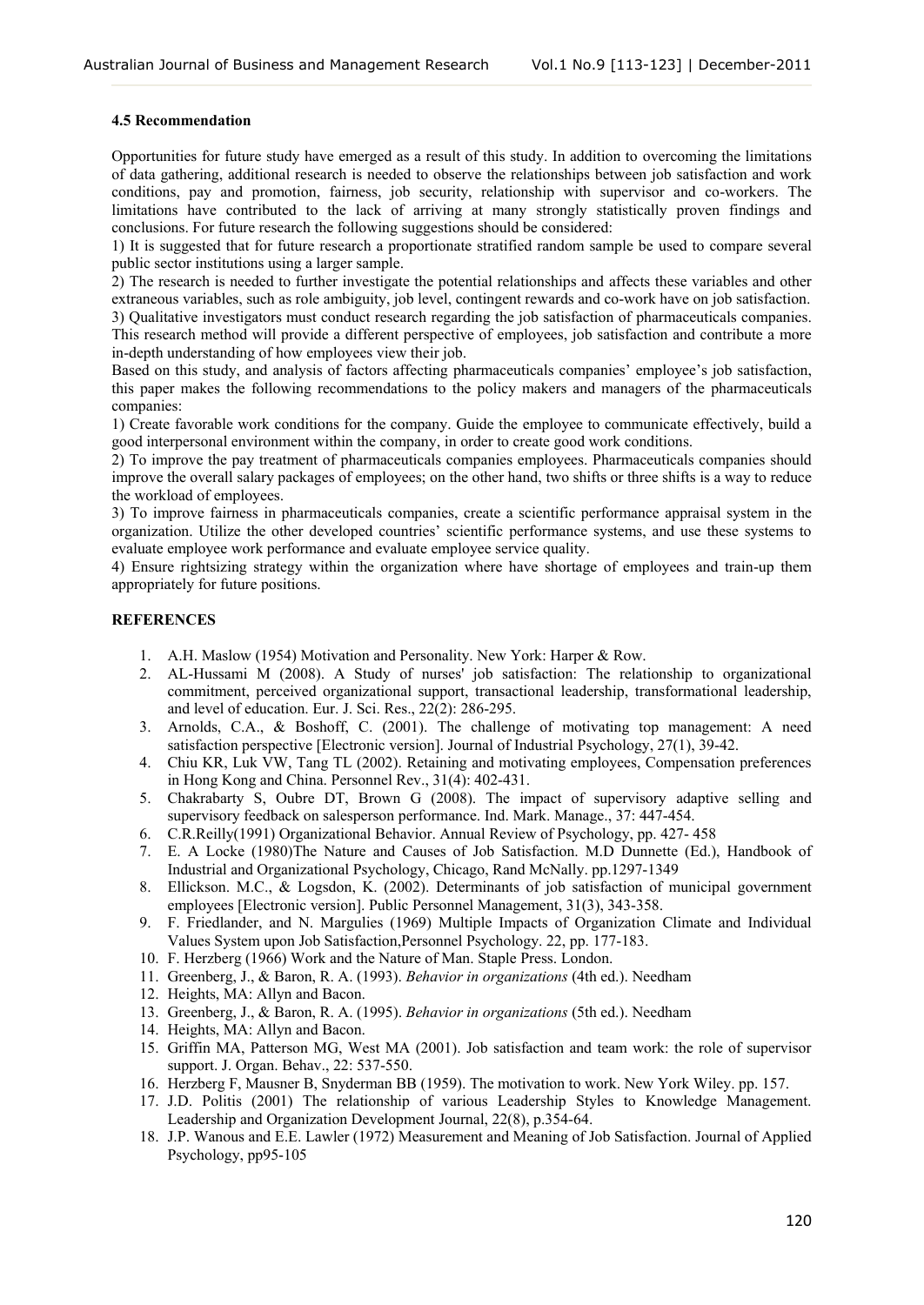- 19. Lane KA, Esser J, Holte B, McCusker MA (2010). A study of nurse faculty job satisfaction in community colleges in Florida. Teach. Learn. Nurs., 5: 16-26.
- 20. Mulinge M, Muller CW (1998). Employee Job Satisfaction in Developing Countries: The Case of Kenya. World Dev.*,* 26(12): 2181-2199
- 21. Scanduraa TA, Williams EA (2004). Mentoring and transformational leadership: The role of supervisory career mentoring. J. Vocat. Behav.*,* 65: 448-468.
- 22. Spector, P. E. (2000). *Industrial & organizational psychology* (2nd ed.). New York: John Wiley & Sons.
- 23. Vidal MES, Valle RS, Aragón BMI (2007). Antecedents of repatriates' job satisfaction and its influence on turnover intentions: Evidence from Spanish repatriated managers. J. Bus. Res., 60: 1272-1281.
- 24. Y. Kathawala, M. Kevin and E. Dean (1990) Preference between Salary or Job Security Increase. International Journal of Manpower. 11 (7).
- 25. Zobal C (1998). The ideal team compensation system an overview: Part I. Team Perform. Manage., 4(5): 235-249.

# **APPENDIX: 01**

### Employees' Satisfaction Interview Schedule

The following questions are designed only for research purpose. The researcher has no intention to represent this information negatively in his paper. The information will be kept confidently. For the following questions, respondents should be asked to indicate whether they Agree (A), Disagree (D), Strongly Agree (SA), Strongly Disagree (SD), or are Neutral (N).

Name:

Age:

Designation:

Department:

| SL  | <b>Survey Question</b>                                                                       | <b>SA</b> | A | N | D | <b>SD</b> |
|-----|----------------------------------------------------------------------------------------------|-----------|---|---|---|-----------|
| 1.  | I am satisfied with the working environment of the company.                                  |           |   |   |   |           |
| 2.  | I am satisfied with job location.                                                            |           |   |   |   |           |
| 3.  | I am satisfied with the present working hour.                                                |           |   |   |   |           |
| 4.  | I am satisfied with the existing salary structure of the company.                            |           |   |   |   |           |
| 5.  | I am satisfied with the compensation I get $&$ I think it matches with<br>my responsibility. |           |   |   |   |           |
| 6.  | I am happy with my work responsibilities.                                                    |           |   |   |   |           |
| 7.  | I feel comfortable in carrying out my responsibilities.                                      |           |   |   |   |           |
| 8.  | I am satisfied with work relationships with the people around me.                            |           |   |   |   |           |
| 9.  | I am satisfied with various activities in the firm $\&$ love participating<br>in them.       |           |   |   |   |           |
| 10. | I am happy with your overall job security.                                                   |           |   |   |   |           |
| 11. | I am satisfied with the given right to put forward my opinions.                              |           |   |   |   |           |
| 12. | I am satisfied with the leaders in my workplace as positive role<br>models.                  |           |   |   |   |           |
| 13. | I am satisfied with the present performance appraisal policy of the<br>company.              |           |   |   |   |           |
| 14. | I am happy with the recognition and rewards for my outstanding                               |           |   |   |   |           |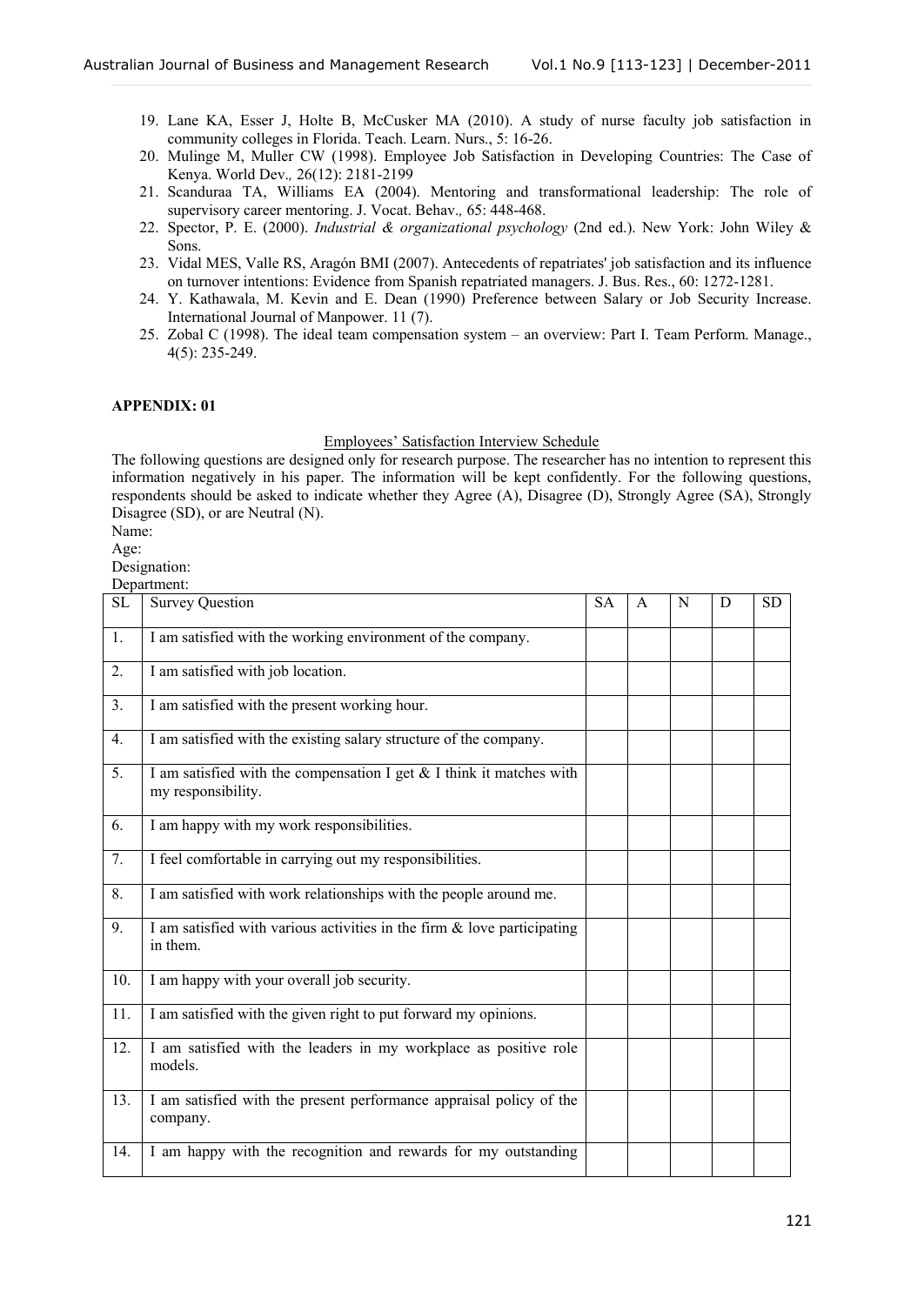|     | works and contributions.                                                                       |  |  |  |
|-----|------------------------------------------------------------------------------------------------|--|--|--|
| 15. | I am satisfied and think I've been awarded right set of duties, as per<br>my ability.          |  |  |  |
| 16. | I am satisfied $\&$ able to maintain a healthy balance between work<br>and family life.        |  |  |  |
| 17. | Fulfilling my responsibilities give me a feeling of satisfaction $\&$<br>personal achievement. |  |  |  |
| 18. | I am satisfied with the leave policy of the company.                                           |  |  |  |
| 19. | I am satisfied employee assistance policy (e.g.- lunch $\&$ transport<br>etc.) of the company. |  |  |  |
| 20. | I am satisfied with long term benefit $\&$ insurance policies of the<br>company.               |  |  |  |

# Appendix: 02. Level on work conditions

| Satisfaction level        | Value | Frequency      | $d = X-A$ | fd             |
|---------------------------|-------|----------------|-----------|----------------|
|                           | of(X) |                |           |                |
| Very Unhappy              |       |                | $-2$      | $-14$          |
| Unhappy                   |       |                | $\sim$ .  | $-15$          |
| Neither Happy nor Unhappy | 3(A)  | 44             |           |                |
| Happy                     |       | 29             |           | 29             |
| Very Happy                |       |                |           | 10             |
|                           |       | $\Gamma$ f=100 |           | $\Gamma$ fd=10 |

| $X = A + (\sum f d / \sum f)$ |
|-------------------------------|
| $=3+(10/100)=3.10$            |
| $= 3.10 \times 20$            |
| $=62\%$                       |

# **Appendix: 03. Level on Pay and Promotion**

| Satisfaction level        | Value | Frequency | $d = X-A$ | Fd     |
|---------------------------|-------|-----------|-----------|--------|
|                           | of(X) |           |           |        |
| Very Unhappy              |       |           | -2        | -8     |
| Unhappy                   |       | 21        | - 1       | $-21$  |
| Neither Happy nor Unhappy | 3(A)  | 49        |           |        |
| Happy                     |       |           |           | 21     |
| Very Happy                |       |           |           | 10     |
|                           |       | $f=100$   |           | $fd=2$ |

| $X = A + (\sum f d / \sum f)$ |
|-------------------------------|
| $=3+(2/100) = 3.02$           |
| $= 3.02 \times 20$            |
| $=60.40\%$                    |

# **Appendix: 04. Level on Fairness**

| $1 + 1$                   |       |           |           |        |
|---------------------------|-------|-----------|-----------|--------|
| Satisfaction level        | Value | Frequency | $d = X-A$ | fd     |
|                           | of(X) |           |           |        |
| Very Unhappy              |       | n         | $-2$      | $-12$  |
| Unhappy                   |       | 16        | н.        | $-16$  |
| Neither Happy nor Unhappy | 3(A)  | 51        |           |        |
| Happy                     | 4     | 24        |           | 24     |
| Very Happy                |       |           |           |        |
|                           |       | $f=100$   |           | $fd=2$ |

# **Appendix: 05. Level on Job Security**

| Satisfaction level        | Value | Frequency | $d = X-A$ fd   |                     |
|---------------------------|-------|-----------|----------------|---------------------|
|                           | of(X) |           |                |                     |
| Very Unhappy              |       |           | -2             | $-10$               |
| Unhappy                   |       |           | $\blacksquare$ | $-17$               |
| Neither Happy nor Unhappy | 3(A)  | 50        |                |                     |
| Happy                     |       | 24        |                | 24                  |
| Very Happy                |       | Δ         |                |                     |
|                           |       | $F=100$   |                | $\overline{fd} = 5$ |

 $=3+(2/100) = 3.02$  $= 3.02 \times 20$  $=60.40\%$ 

 $X = A + (\sum f d / \sum f)$ 

 $X= A + (\sum f d / \sum f)$  $=3+(5/100) = 3.05$  $= 3.05 \times 20$  $=61\%$